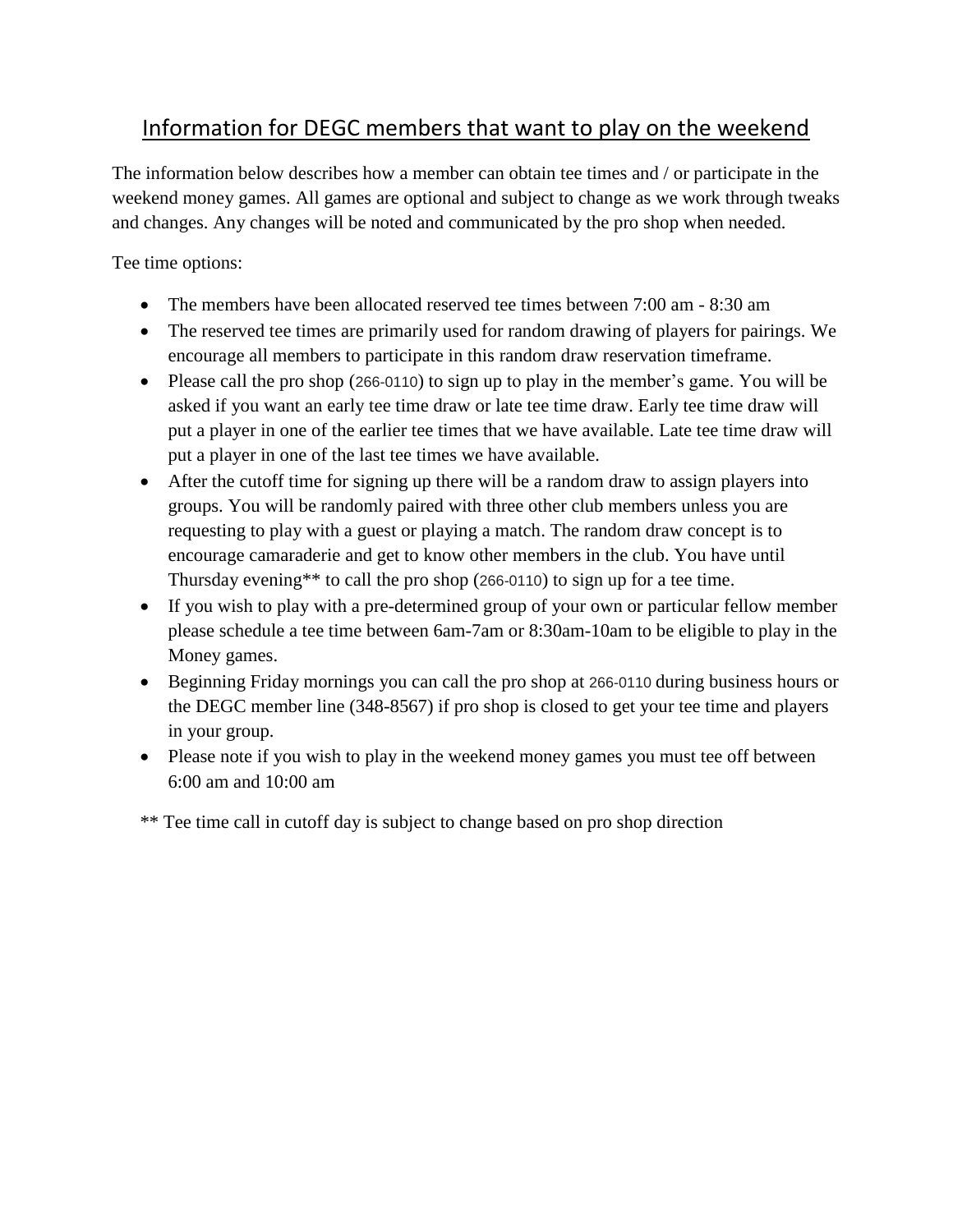Money Games:

There are 5 money games available to our members. The money will be collected by the clubhouse when you check in for your round. The games available are:

- 1. **Closest to the Pin** (\$1) This game makes up two closest to the pins holes. One hole on front nine and one hole on the back nine. Players can play from either white, blue or gold tees
- 2. **Sweeps** (\$2) Our weekend sweeps games pays both A and B players with low gross and low net scores. Ties will be broken in gross division by lowest HDCP and low net division by highest HDCP.
- 3. **100% Handicap Skins game** (\$4) This is a premium HDCP skins game and can be played from Blue, White or Gold tees.
	- a. **Example #1 -** If there are two or more (gross or net) scores that are the same and the lowest for that hole then that hole is thrown out.
	- b. **Example:** On a par 4 there are 2 gross scores of 3 on the hole. The two scores cancel each other out. On the net side one of the players gets a stroke which nets out a 2 on the hole. Nobody else has the lowest score of 2 so player wins a skin.
	- c. **Total of all skins in field will be divided by total purse. Example: If there is a total of 5 skins in field and purse is 50.00 then each skin will be worth 10.00 ea.**
- 4. **Scratch Skins Game** (\$4) This game can only be played from the Blue or White tees. This game is an all birdies pool game. This means that ALL birdies and eagles will pay!!. Skins are awarded as follows:
	- a. Single par on hole with no other players scoring same will be awarded *1 skin*.
	- b. Single bird on hole will be awarded *2 skins*.
	- c. More than one bird on same hole will be awarded *1 skin per bird*.
	- d. Eagle on hole will be awarded *3 skins.* More than one eagle will still pay *3 skins*.
	- e. **Total of all skins in field will be divided by total purse. Example: If there is a total of 5 skins in field and purse is 50.00 then each skin will be worth 10.00 ea.**
- 5. **2-man Best Ball 100% HDCP** (\$2)
	- a. **Members** who have called in to get in the "Member's game" will be assigned a best ball partner. Your partner assignment will be based on the group assignments that were made when pairing were done.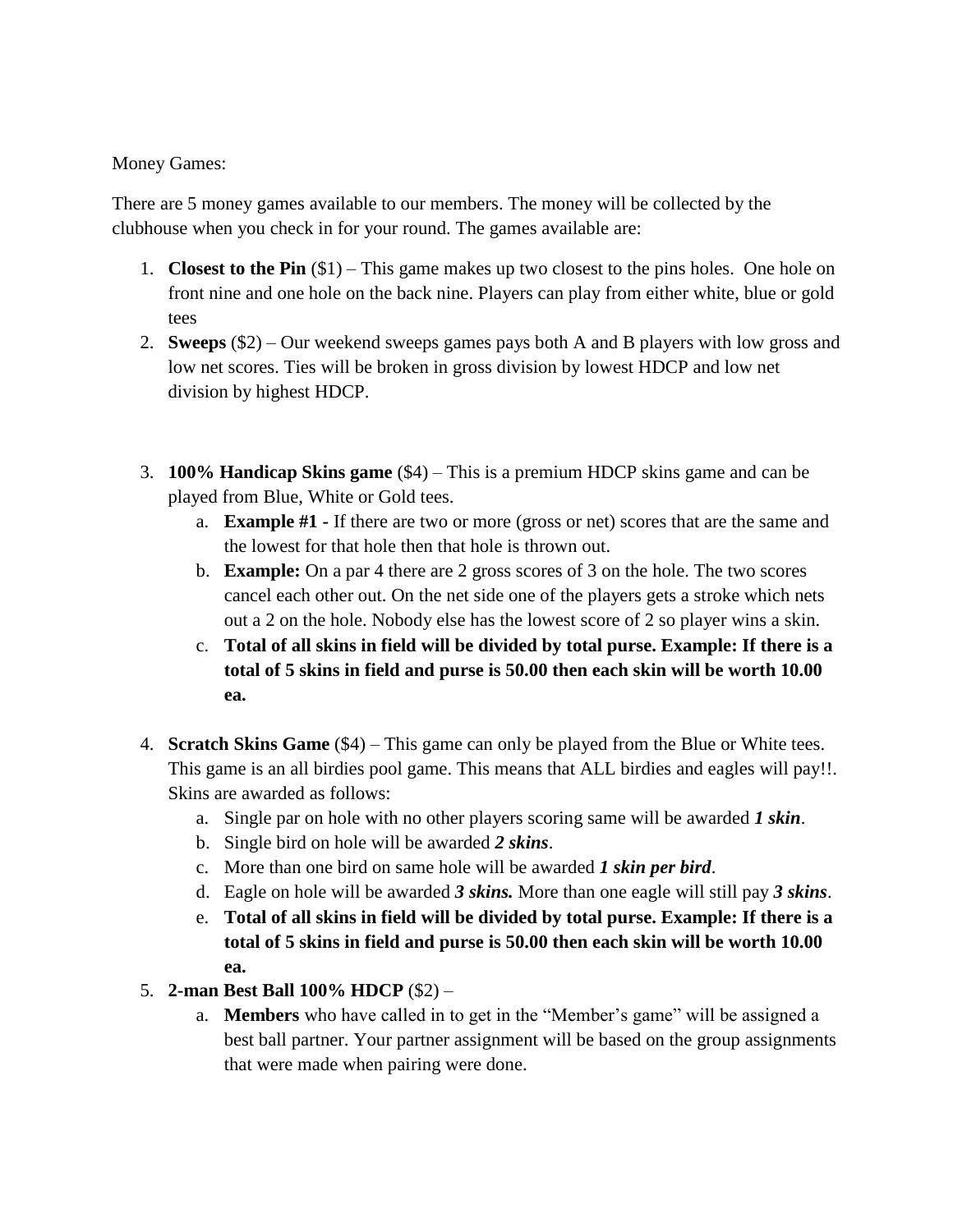- i. **Example:** Group 1 has been assigned Joe L, Dave N. Gary R and Gary S. in that order. Best ball team #1 will be Joe L. and Dave N. and Best Ball team #2 will be Gary R. and Gary S.
- b. For those players that don't have a Best Ball partner (groups with only three players) you can still sign up and you will be assigned a blind draw player as your partner.
- c. For those members that choose to play in their own groups (not by calling in for random draw groups) you can pick your own best ball partner within your group.

These games are for the enjoyment of the members and their guests with a valid GHIN HDCP. If your guest participates in any of the games and win something then their winnings will be given to the member to be given to the guest. The only game a guest cannot play in would be the sweeps game which is members only.

If your guest doesn't have a valid GHIN HDCP they can still participate in the CTP and Scratch Skins Games.

We ask that guests are limited to a maximum of 6 plays per guest during the season in hopes that the guest will join as a member.